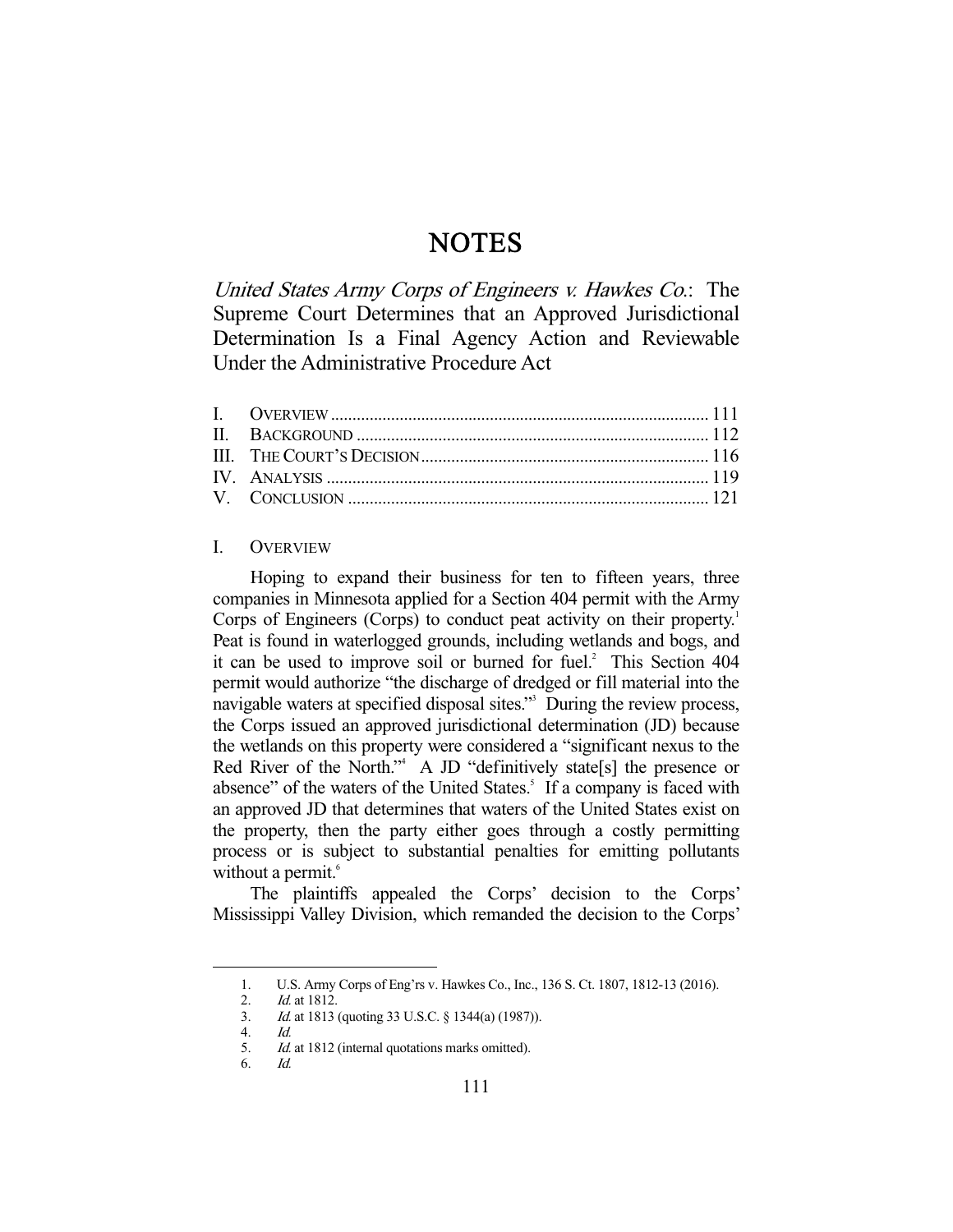district office.<sup>7</sup> The Corps agreed with its original JD decision and issued a revised JD to that effect.<sup>8</sup> The plaintiffs then sought review of the revised JD under the Administrative Procedure Act (APA) in district court.<sup>9</sup> The district court held that the revised JD was not a final agency action and that other options for judicial review existed.<sup>10</sup> The United States Court of Appeals for the Eighth Circuit reversed, holding that it was a final agency action and was judicially reviewable under the APA.<sup>11</sup> On review, the United States Supreme Court held that the JD was a final agency action that had legal consequences, where the alternatives for remedy were inadequate, and thus, it was litigable in federal court under the APA. U.S. Army Corps. of Eng'rs v. Hawkes Co., Inc., 136 S. Ct. 1807, 1813 (2016).

#### II. BACKGROUND

 Under the Clean Water Act, the discharge of pollutants into navigable waters is prohibited without a permit. $12$  These waters are defined as "waters of the United States, including the territorial seas."<sup>13</sup> In order to perform "the discharge of dredged or fill material into the navigable waters at specified disposal sites," applicants must apply for a Section 404 permit with the Corps.<sup>14</sup> Discharging pollutants into the waters without a permit from the Corps may result in criminal and civil liabilities.<sup>15</sup>

 The Corps and the Environmental Protection Agency (EPA) entered into a Memorandum of Agreement regarding Section 404 of the Clean Water Act.<sup>16</sup> This memorandum developed the policies and procedures to "determine the geographic jurisdictional scope of waters of the United States" related to Section 404 of the Clean Water Act.<sup>17</sup> In addition, the memorandum allocated responsibilities for determining the jurisdiction under Section 404 of the Clean Water Act between the Corps and EPA.<sup>18</sup>

 <sup>7.</sup> Id. at 1813.

 <sup>8.</sup> Id.

 <sup>9.</sup> Id.

 <sup>10.</sup> Id.

 <sup>11.</sup> Id.

 <sup>12. 33</sup> U.S.C. § 1311(a) (1995); Hawkes, 136 S. Ct. at 1811.

<sup>13. 33</sup> U.S.C. § 1362(7) (2014); Hawkes, 136 S. Ct. at 1811.<br>14. 33 U.S.C. § 1344(a).

<sup>33</sup> U.S.C. § 1344(a).

 <sup>15.</sup> Hawkes, 136 S. Ct. at 1812.

<sup>16.</sup> See ROBERT W. PAGE & REBECCA W. HANMER, U.S. ENVTL. PROT. AGENCY, MEMORANDUM OF AGREEMENT: EXEMPTIONS UNDER SECTION 404(F) OF THE CLEAN WATER ACT (1989); Hawkes, 136 S. Ct. at 1814.

<sup>17.</sup> PAGE & HANMER, supra note 16, at § I.

 <sup>18.</sup> Id.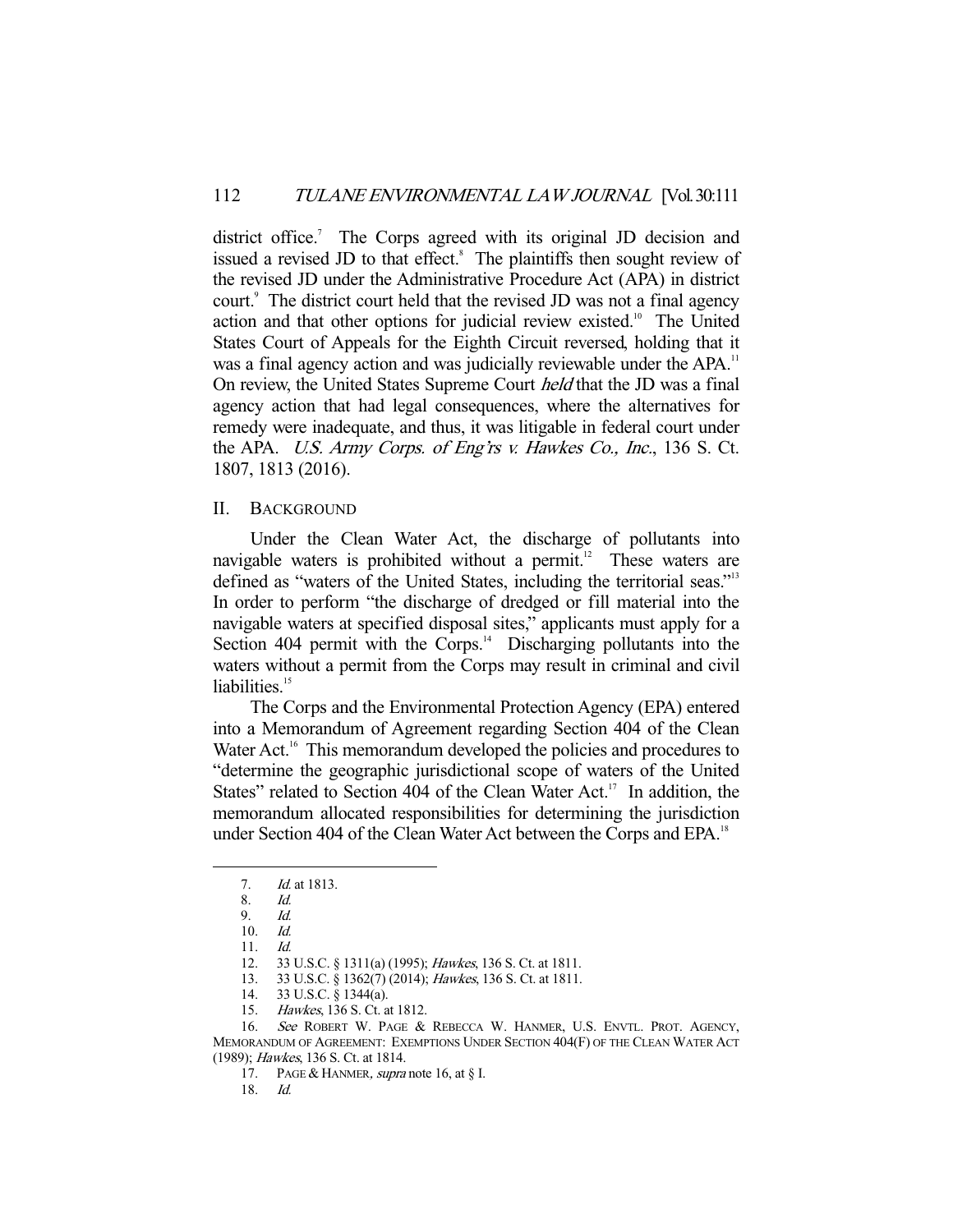The APA allows a court to review a final agency decision if "there is no other adequate remedy in a court."<sup>19</sup> In the 1950s, the Supreme Court ruled certain agency actions were subject to judicial review.<sup>20</sup> Specifically, in *Frozen Food Express v. United States*, the Supreme Court held that the Interstate Commerce Commission's (Commission) list of agricultural exemptions was justiciable.<sup>21</sup> The Interstate Commerce Act contained a provision that required common carriers and contract carriers of motor vehicles to obtain a "certificate of convenience" or a permit from the Commission.<sup>22</sup> However, motor vehicles that carried livestock, fish, or agricultural livestock were exempt from having to receive the certificate or permit.<sup>23</sup> The Commission then issued an order that explained what qualified as an agricultural commodity.<sup>24</sup> After hearings, including a public hearing, the Commission incorporated a list of agricultural commodities that were or were not exempt under the statute to the order. $25$ 

 A company filed suit against the government claiming that the Commission's act of listing nonexempt commodities was unlawful.<sup>26</sup> The Court reasoned that under the Commission's order, there was an "immediate and practical" effect on carriers. $27$  The order also served as a warning by informing carriers that there were criminal penalty risks if the carrier transported nonexempt commodities without the proper permit or certificate.<sup>28</sup> Thus, the Court concluded that the consequences for not abiding by the order were "not conjectural."<sup>29</sup> Therefore, the Court found that it was justiciable. $30$ 

 The Supreme Court later stated that "cases dealing with judicial review of administrative actions have interpreted the 'finality' element in a pragmatic way."<sup>31</sup> In *Abbott Laboratories v. Gardner*, the Court held that a promulgation of regulations was a final agency decision. $32$  Based on Congress amending a law that required prescription drug

-

29. Id.

 <sup>19. 5</sup> U.S.C § 704 (1966).

 <sup>20.</sup> See Frozen Food Express v. United States, 351 U.S. 40, 44-45 (1956).

 <sup>21.</sup> Id.

 <sup>22.</sup> Id. at 41.

<sup>23.</sup> *Id.*<br>24. *Id* 

 $24.$ 

 <sup>25.</sup> Id. at 41-42

<sup>26.</sup> *Id.* at 42.<br>27. *Id.* at 43-

Id. at 43-44.

<sup>28.</sup> *Id.* at 44.

 <sup>30.</sup> Id. at 45.

 <sup>31.</sup> Abbott Laboratories v. Gardner, 387 U.S. 136, 149 (1967).

 <sup>32.</sup> Id. at 151.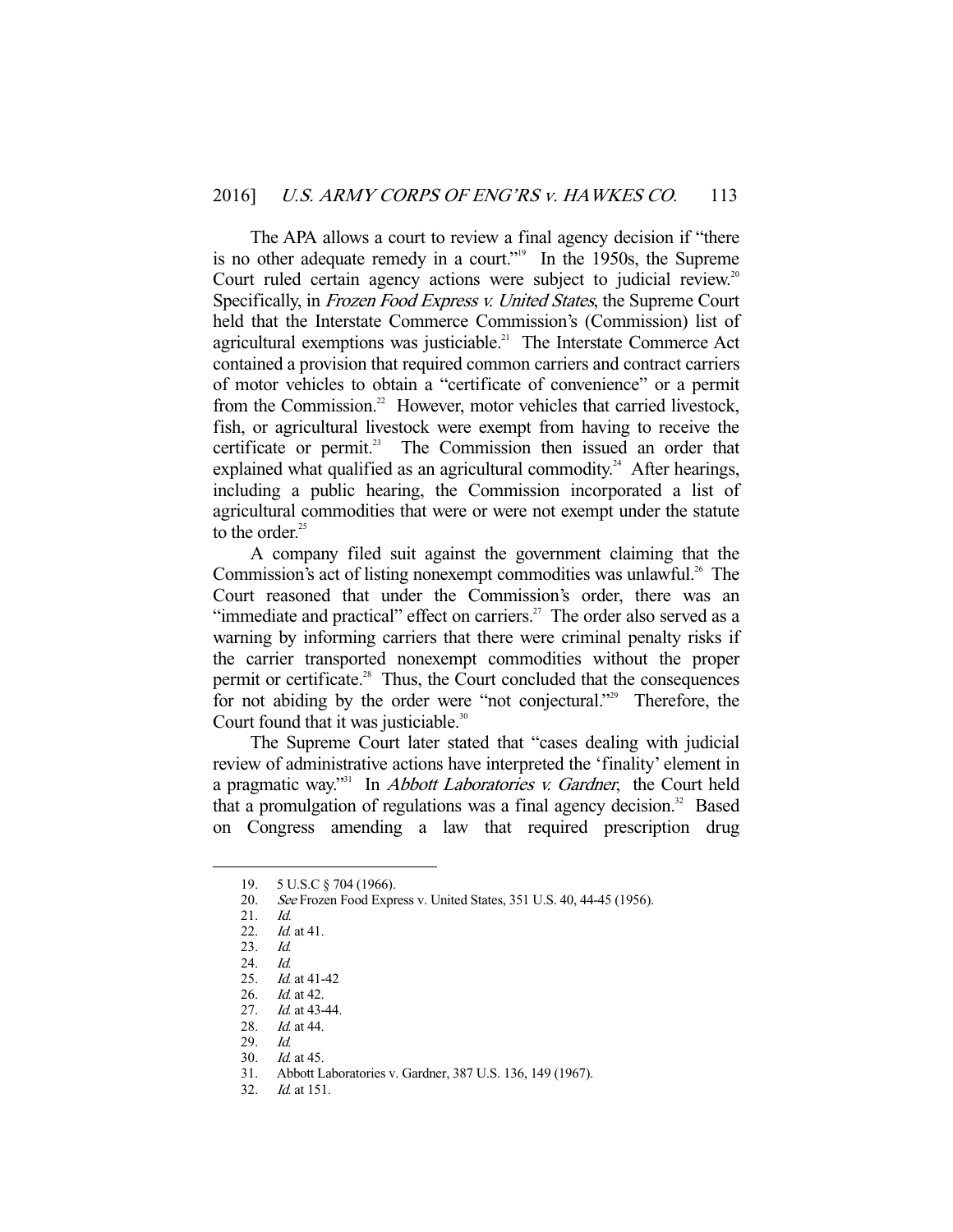manufacturers to include the proprietary name and established name labels as well as other printed materials, the Commissioner of Food and Drugs promulgated regulations that enforced the amended law.<sup>33</sup> Prior to the promulgation, the Commissioner published the regulations to allow comments from "interested parties."<sup>34</sup> The Court reasoned that because the regulations were announced in the Federal Register and the Commissioner considered the interested parties' comments, it was done in a "formal manner" and was "quite clearly definitive."<sup>35</sup> In addition, the U.S. Food and Drug Administration expected compliance with the regulations after publication.<sup>36</sup> If manufacturers did not abide by the regulations, they faced serious potential criminal and civil penalties.<sup>37</sup>

Three decades after *Abbott Laboratories*, in *Bennett v. Spear*, the Supreme Court established a two-prong test to determine whether an agency's action is considered final.<sup>38</sup> "First, the action must mark the 'consummation' of the agency's decisionmaking process," and it cannot just be "tentative" or "interlocutory."39 The second prong is that "the action must be one by which 'rights or obligations have been determined,' or from which 'legal consequences will flow[]."<sup>40</sup> In Bennett, the Court held that the United States Fish and Wildlife Service's issuance of a Biological Opinion constituted a final action.<sup>41</sup> The plaintiffs filed suit against the Fish and Wildlife Service challenging the Biological Opinion which detailed how the proposed action might negatively impact threatened or endangered species' habitat.<sup>42</sup> The plaintiffs argued that there was "a competing interest" for the water that the Biological Opinion considered "necessary" to preserve the endangered fish.<sup>43</sup> The Court applied the finality factors and found that the conditions were met because the Biological Opinion and the included Incidental Take Statement "alter[ed] the legal regime to which the action agency [was] subject."<sup>44</sup>

-

41. Id.

 <sup>33.</sup> Id. at 138-39.

 <sup>34.</sup> Id. at 138.

 <sup>35.</sup> Id. at 151.

 <sup>36.</sup> Id.

 <sup>37.</sup> Id. at 152-53.

 <sup>38.</sup> Bennett v. Spear, 520 U.S. 154, 177-78 (1997).

 <sup>39.</sup> Id. (quoting Chicago & Southern Air Lines, Inc. v. Waterman S.S. Corp., 333 U.S. 103, 113 (1948)).

 <sup>40.</sup> Id. at 178 (quoting Port of Boston Marine Terminal Assn. v. Rederiaktiebolaget Transatlantic, 400 U.S. 62, 71 (1970)).

 <sup>42.</sup> Id. at 158-59.

 <sup>43.</sup> Id. at 160.

 <sup>44.</sup> Id. at 178.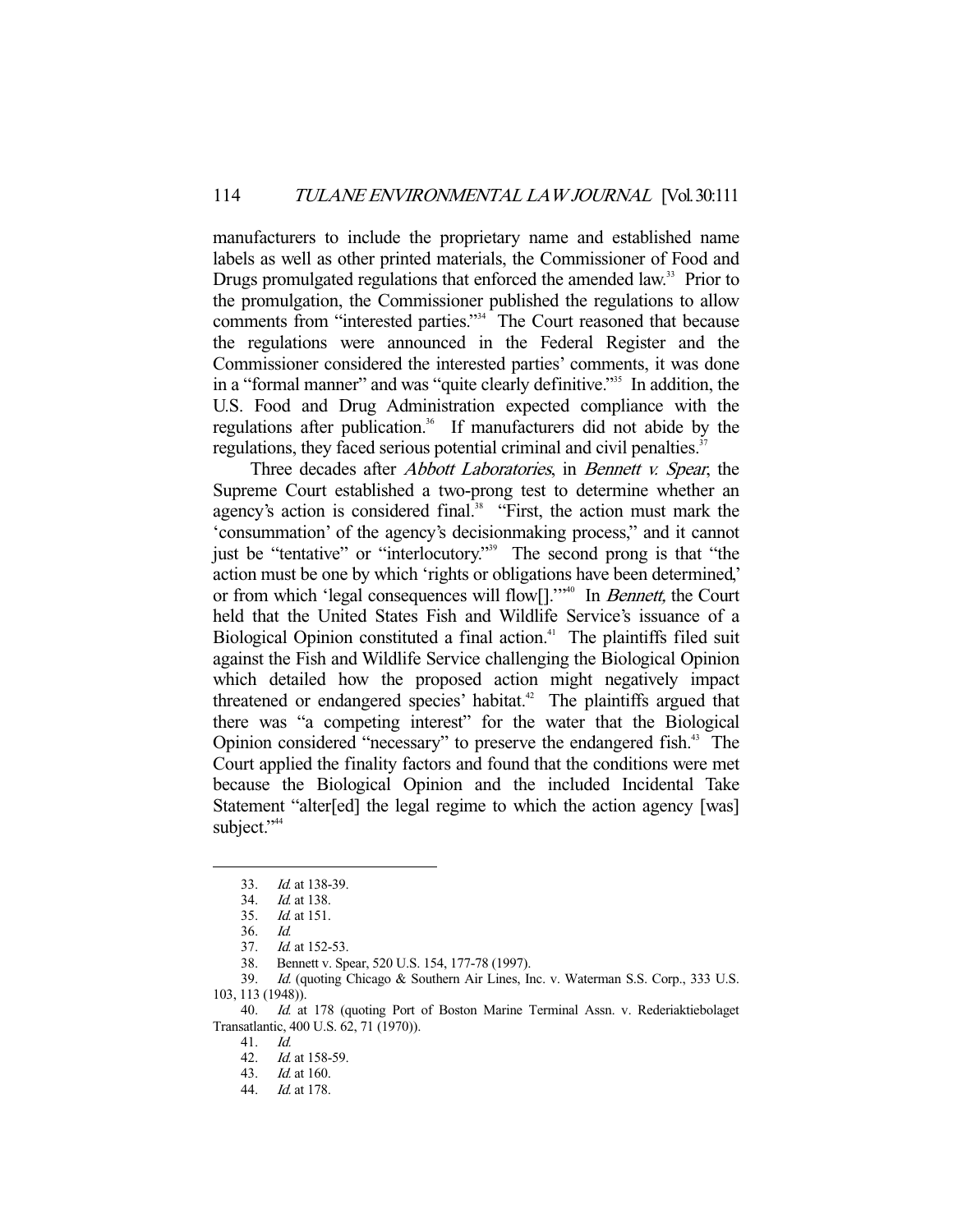The Supreme Court then determined that an EPA compliance order met the *Bennett* test and was thus subject to judicial review.<sup>45</sup> In *Sackett* v. Environmental Protection Agency, the Court held that the EPA compliance order was a final agency action where no adequate remedy existed.<sup>46</sup> There, the plaintiffs brought suit against the EPA for issuing an order under the Clean Water Act, which stated that the plaintiffs violated the Act by putting fill material on their property.<sup> $47$ </sup> Thus, as part of the order, the plaintiffs were required to restore the property by abiding by the EPA's work plan.<sup>48</sup> The Court applied the *Bennett* factors and found that the compliance order was the "'consummation' of the agency's decisionmaking process" because the finding and conclusions in the order "were not subject to further agency review."49 The Court determined that the legal consequence flowed because the plaintiffs' penalties could increase in future proceedings.<sup>50</sup>

 Prior to the ruling in the noted case, other circuit courts have determined that a JD is not reviewable for APA purposes.<sup>51</sup> For instance, the United States Court of Appeals for the Fifth Circuit held that a JD was not a final agency action and was not judicially reviewable under the APA.<sup>52</sup> In *Belle Co. v. United States Army Corps of Engineers*, the court found that a JD did not meet the two-prong test set out in *Bennett*.<sup>53</sup> The plaintiff applied for a Section 404 permit with the Corps for its property and was issued a JD by the Corps that indicated that the property was considered wetlands and thus subject to the Clean Water Act.<sup>54</sup> The Fifth Circuit applied the conditions set out in Bennett, finding that the JD marked the consummation of the agency's decisionmaking process but that legal consequences did not flow from the JD.<sup>55</sup> The court reasoned

-

52. Belle, 761 F.3d at 386.

 <sup>45.</sup> See Sackett v. EPA, 132 S. Ct. 1367, 1374 (2012).

 <sup>46.</sup> Id.

 <sup>47.</sup> Id. at 1369.

 <sup>48.</sup> Id.

<sup>49.</sup> Id. at 1372 (quoting Bennett, 520 U.S. 154, 178 (quoting Chicago & Southern Air Lines, Inc. v. Waterman S.S. Corp., 333 U.S. 103, 113 (1948)).

 <sup>50.</sup> Id. at 1371-72.

 <sup>51.</sup> See Fairbanks N. Star Borough v. U.S. Corps of Eng'rs, 543 F.3d 586, 589 (9th Cir. 2008) (holding that the approved JD was not a final action); Greater Gulfport Props. v. U.S. Corps of Eng'rs, No. 05-60243, 2006 WL 2460884, at \*1 (5th Cir. August 23, 2006) (holding that the pre-enforcement JD was not a final action); Belle Co. v. U.S. Army Corps of Eng'rs, 761 F.3d 383, 386 (5th Cir. 2014), vacated, 136 S. Ct. 2427 (2016) (the U.S. Supreme Court vacated the judgment and remanded it to the lower court because of its ruling in U.S. Army Corps of Eng'rs v. Hawkes Co., Inc., 136 S. Ct. 1807 (2016)); see Hawkes Co. v. U.S. Army Corps of Eng'rs, 782 F.3d 994, 1002 (8th Cir. 2015).

 <sup>53.</sup> Id. at 390-94.

 <sup>54.</sup> Id. at 387.

 <sup>55.</sup> Id. at 390-94.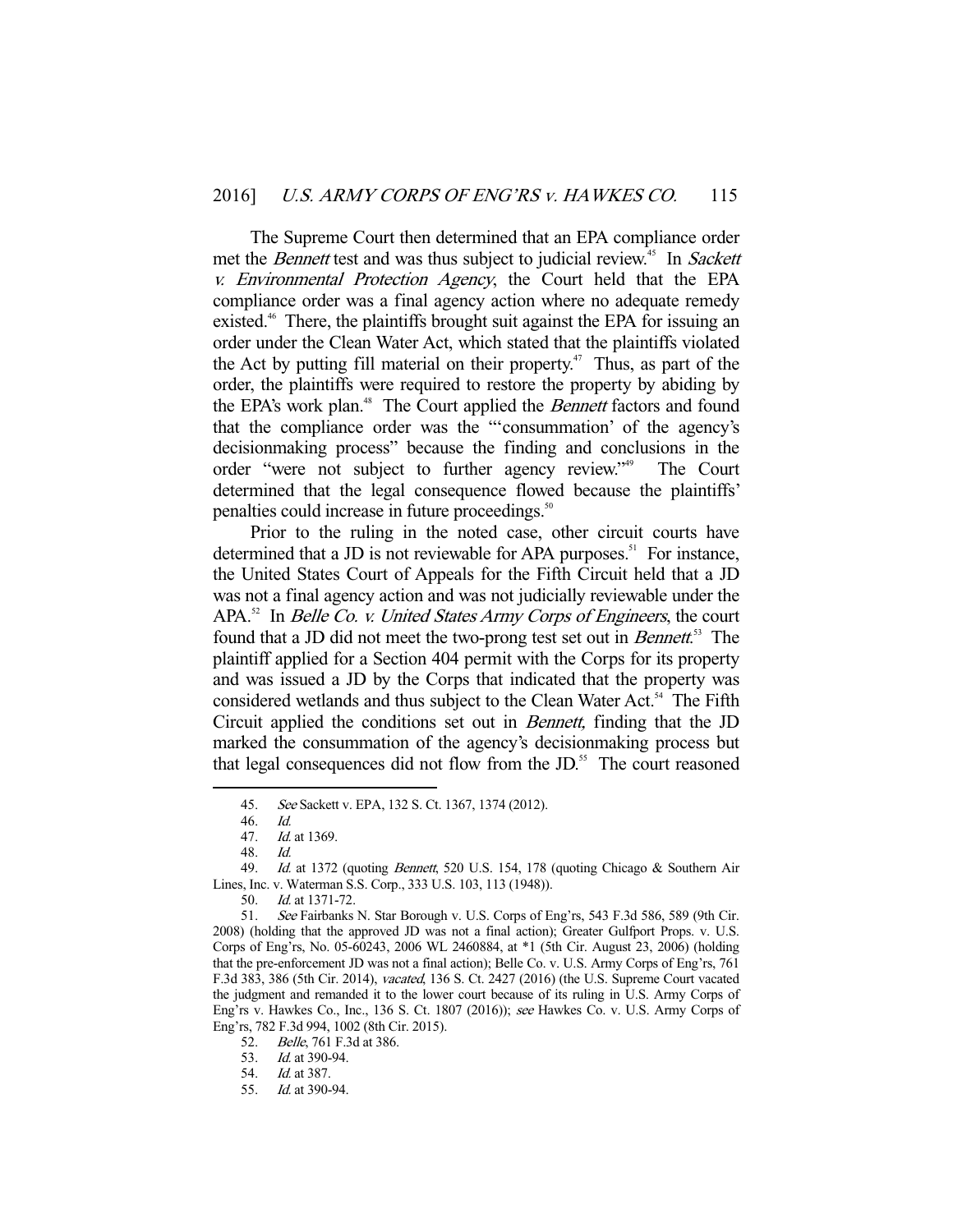that the JD was a consummation because it went through the administrative appeals process and the JD was "termed a 'final' JD."56

Moreover, the court distinguished the case from *Sackett* and contended that unlike the compliance order in Sackett that directed the property owner to restore the property, the JD did not force the plaintiff to refrain from taking certain actions on its property.<sup>57</sup> In addition, the court explained that the order subjected the *Sackett* plaintiff to a penalty scheme, but the court pointed out that the JD did not impose penalties on the Belle plaintiff and that using a JD to predict future penalties would be considered "speculative."58 Lastly, the court determined that the party was not restricted by the JD when seeking a permit nor did the JD provide a "regulatory opinion" on how the plaintiff could achieve its goal.<sup>59</sup> Because of the ruling from the noted case, the holding from *Belle* has been vacated and remanded to the lower court.<sup>60</sup>

 The Eighth Circuit held that a JD was a final agency action and judicially reviewable under the APA.<sup>61</sup> The court determined that the approved JD met the requirements set out in  $Bennet<sup>p2</sup>$  and that the lower court and the Fifth Circuit "misapplied" Sackett.<sup>63</sup> The Eighth Circuit reasoned that legal consequences flowed because a JD requires a party to not pursue the project, "risk substantial enforcement penalties," or sustain "substantial compliance costs" by following the permitting process.<sup>64</sup> In addition, a JD has a "coercive effect" on a specific property.<sup>65</sup>

#### III. THE COURT'S DECISION

 In the noted case, the Supreme Court followed the two-prong test set out in *Bennett* to determine whether the Corps' action was considered final.<sup>66</sup> Then, the Court examined the legal consequences of the JD under the pragmatic approach to finality described in *Abbott Laboratories.*<sup>67</sup>

 <sup>56.</sup> Id. at 390 (citing 33 C.F.R. § 331.9; Peoples Nat'l Bank v. Office of the Comptroller of the Currency of the U.S., 362 F.3d 333, 337(5th Cir. 2004); Exxon Chemicals America v. Chao, 298 F.3d 464, 467 (5th Cir. 2002)).

 <sup>57.</sup> Id. at 391.

 <sup>58.</sup> Id. at 392.

 <sup>59.</sup> Id. at 393-94.

 <sup>60.</sup> Kent Recycling Services, LLC v. U.S. Army Corps of Eng'rs, 136 S. Ct. 2427 (2016).

 <sup>61.</sup> Hawkes Co. v. U.S. Army Corps of Eng'rs, 782 F.3d 994, 1002 (8th Cir. 2015).

Id. at 999-1000.

 <sup>63.</sup> Id. at 996.

 <sup>64.</sup> Id. at 1000.

 <sup>65.</sup> Id.

 <sup>66.</sup> U.S. Army Corps of Eng'rs v. Hawkes Co., Inc., 136 S. Ct. 1807, 1813 (2016).

 <sup>67.</sup> Id. at 1815.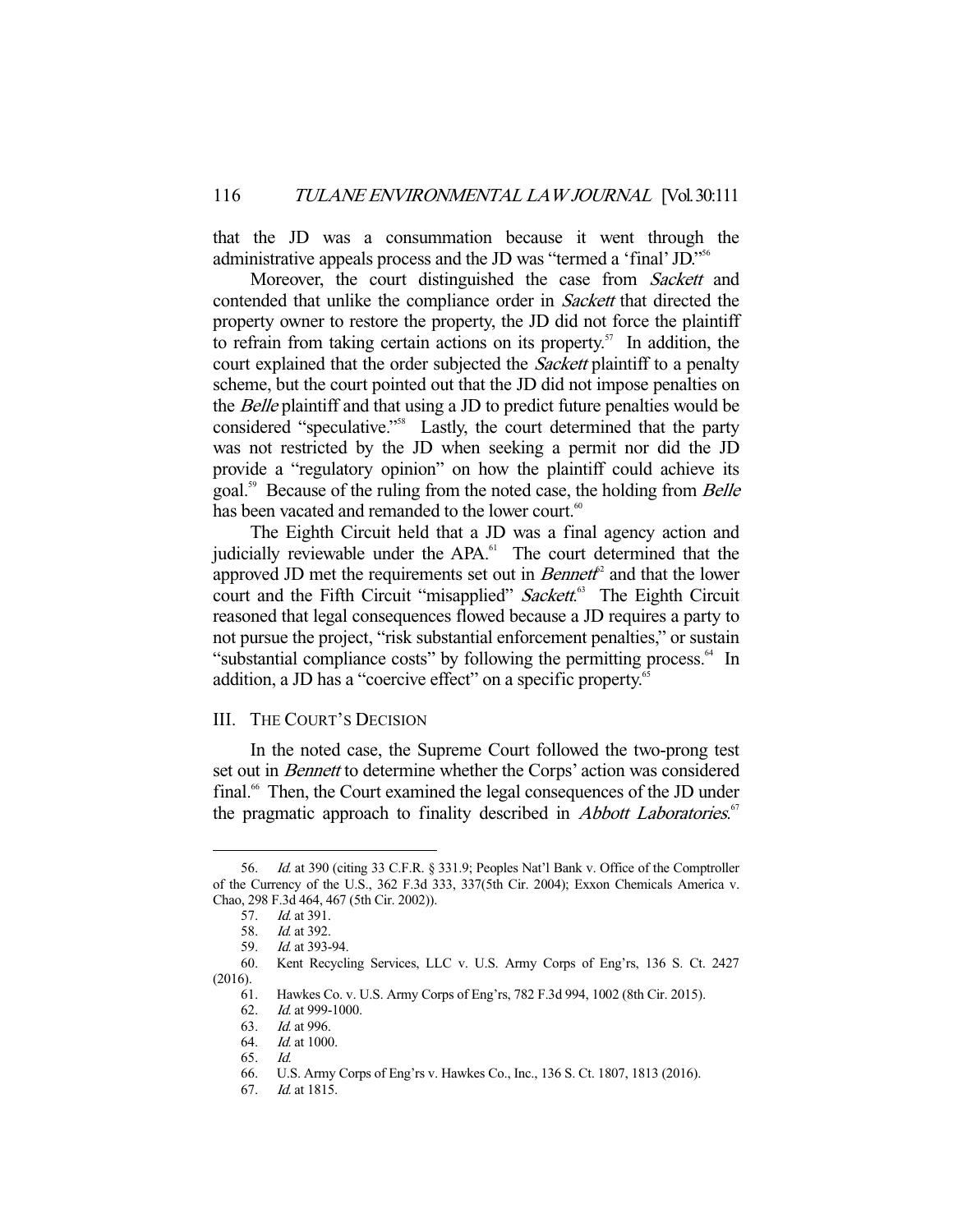Lastly, the Court reviewed whether the final action provided adequate judicial alternatives.<sup>68</sup>

The Corps argued that the approved JD was not a final action.<sup>69</sup> However, the Court applied the *Bennett* test and concluded that the revised JD met the two prongs.<sup>70</sup> First, the Court examined the approved JD and concluded that it was the "'consummation' of the Corps' decisionmaking process."<sup>1</sup> The Court reasoned that the Corps has indicated that approved JDs are considered "'final agency action".<sup>72</sup> In addition, although the Corps issued a revised JD, which allows the Corps to revise the JD if it there is new, additional information, the court determined that "[did] not make an otherwise definitive decision nonfinal."<sup>73</sup>

 Then, the Court determined that legal consequences flowed from the approved JD regardless if the JD was negative or affirmative.<sup>74</sup> The Court relied on the Memorandum of Agreement between the Corps and EPA, and the Court noted that JDs would be "'binding on the Government and represent the Government's position in any subsequent Federal action or litigation concerning that final determination."<sup>75</sup> Therefore, when a negative JD is issued, which occurs when a JD does not include jurisdictional waters, this binds the Corps and EPA from "bring[ing] civil enforcement proceedings under the Clean Water Act" for five years, which produces a "safe harbor" for property owners.<sup>76</sup> The property owners can still be liable for citizen suits, but these suits "cannot impose civil liability for  $\dots$  past violations."<sup>77</sup> This limits the potential plaintiffs and liability for violating the Clean Water Act without a permit.78 According to the Court, these instances demonstrated that legal consequences existed.79 Moreover, affirmative JDs also have legal consequences because the "safe harbor" for negative JDs is not

 <sup>68.</sup> Id.

 <sup>69.</sup> Id at 1813.

 <sup>70.</sup> Id. at 1813-14.

<sup>71.</sup> *Id.* at 1813 (quoting Bennett v. Spear, 520 U.S. 154, 178 (1997)).

<sup>72.</sup> *Id.* at 1814 (quoting 33 C.F.R. § 320.1(a)(6)).

 <sup>73.</sup> Id. (citing Sackett v. EPA, 132 S. Ct. 1367, 1372 (2012)); Nat'l Cable & Telecommunications Ass'n v. Brand X Internet Services, 545 U.S. 967, 981 (2005)).

 <sup>74.</sup> Id.

<sup>75.</sup> *Id.* (quoting PAGE & HANMER, supra note 16, at § VI).

 <sup>76.</sup> Id.

 <sup>77.</sup> Id. (citing 33 U.S.C. § 1319(d); 33 U.S.C. § 1365(a); Gwaltney of Smithfield, Ltd. v. Chesapeake Bay Foundation, Inc., 484 U.S. 49, 58-59 (1987)).

 <sup>78.</sup> Id.

 <sup>79.</sup> Id.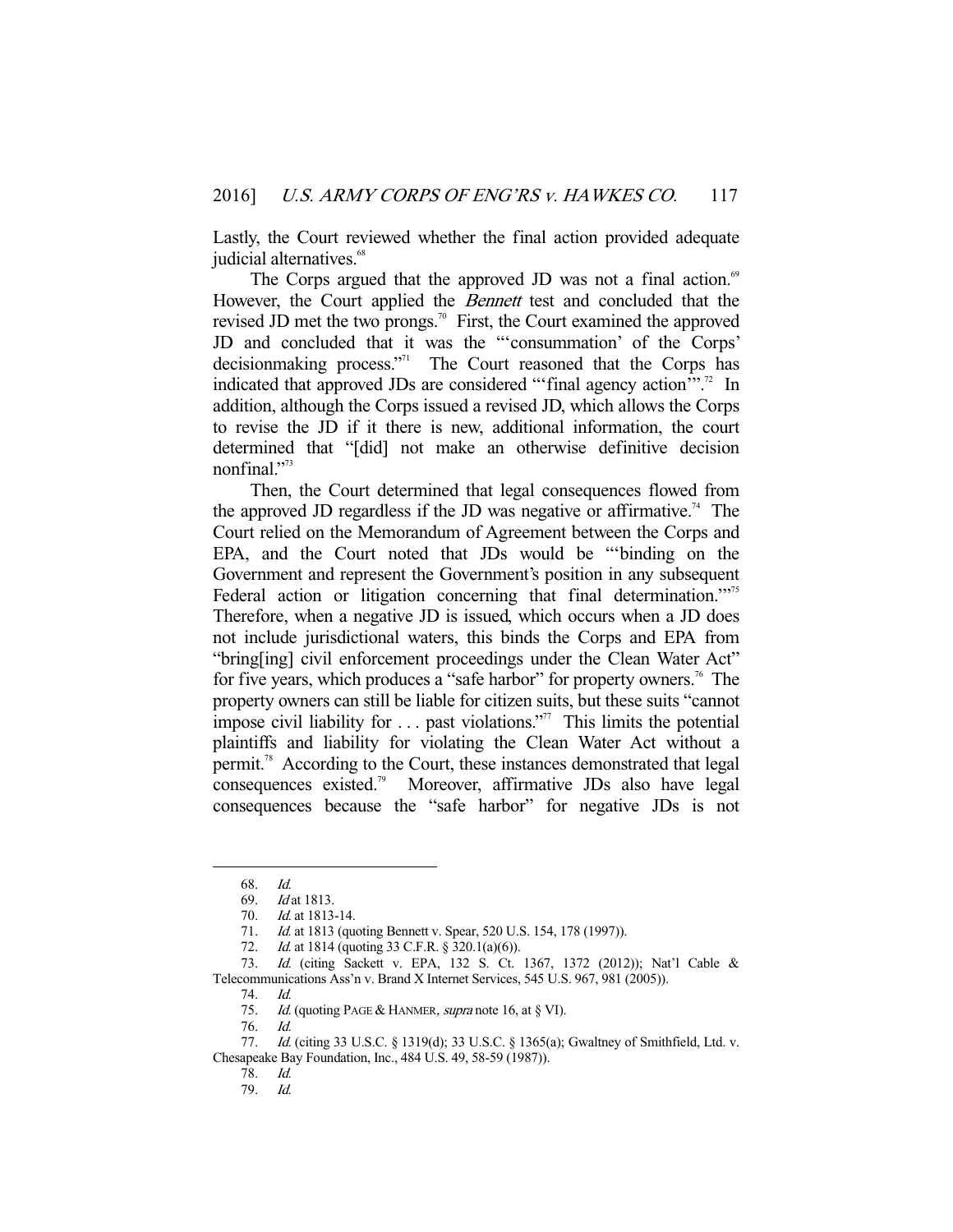provided.<sup>80</sup> Therefore, the Court concluded that approved JDs are final agency actions because legal consequences flow.<sup>81</sup>

 Secondly, the Court looked to see if the legal consequences followed the "pragmatic" approach, which was discussed in *Abbott Laboratories*.<sup>82</sup> The Court used *Frozen Food Express* as an example.<sup>83</sup> In Frozen Food Express, the Court order warned carriers about the civil penalty risks for transporting commodities without the proper permit or certificate. $84$  Similarly, in the noted case, the Court reasoned the JD warns property owners about the criminal or civil penalty risks for placing pollutants in water without a permit.<sup>85</sup>

 Lastly, the court determined whether adequate judicial alternatives existed for the final JD and concluded that the alternatives were inadequate.<sup>86</sup> The Corps argued that two adequate alternatives existed. $87$ First, the plaintiff could place fill material without a permit, which would risk EPA enforcement.<sup>88</sup> Second, the plaintiff could apply for a permit and pursue judicial review if the results are unfavorable.<sup>89</sup> The Court disagreed, finding instead that the first alternative was not adequate because if the risk of criminal and civil penalties are high for enforcement proceedings, a party should not have to wait for such proceedings before having the ability to challenge a final agency action.<sup>90</sup> The Court reasoned that parties "need not assume such risks while waiting for the EPA to 'drop the hammer' in order to have their day in court."91 Moreover, the Court concluded that the Corps' second alternative of applying for a permit then waiting to pursue judicial review was not adequate because although the permitting process is expensive, it does not modify the "finality of the approved JD" or impact "its suitability for judicial review."<sup>92</sup> Thus, the Court stated that "the permitting process adds nothing to the JD."93

-

84. Frozen Food Express v. United States, 351 U.S. 40, 44 (1956).

 <sup>80.</sup> Id.

 <sup>81.</sup> Id.

 <sup>82.</sup> Id.

 <sup>83.</sup> Id. at 1815.

 <sup>85.</sup> Hawkes, 136 S. Ct. at 1815.

 <sup>86.</sup> See id.

 <sup>87.</sup> Id.

 <sup>88.</sup> Id.

 <sup>89.</sup> Id.

<sup>90.</sup> Id.<br>91. Id.

Id. (quoting Sackett v. EPA, 132 S. Ct. 1367, 1372 (2012).

<sup>92.</sup> *Id.* at 1816.

 <sup>93.</sup> Id.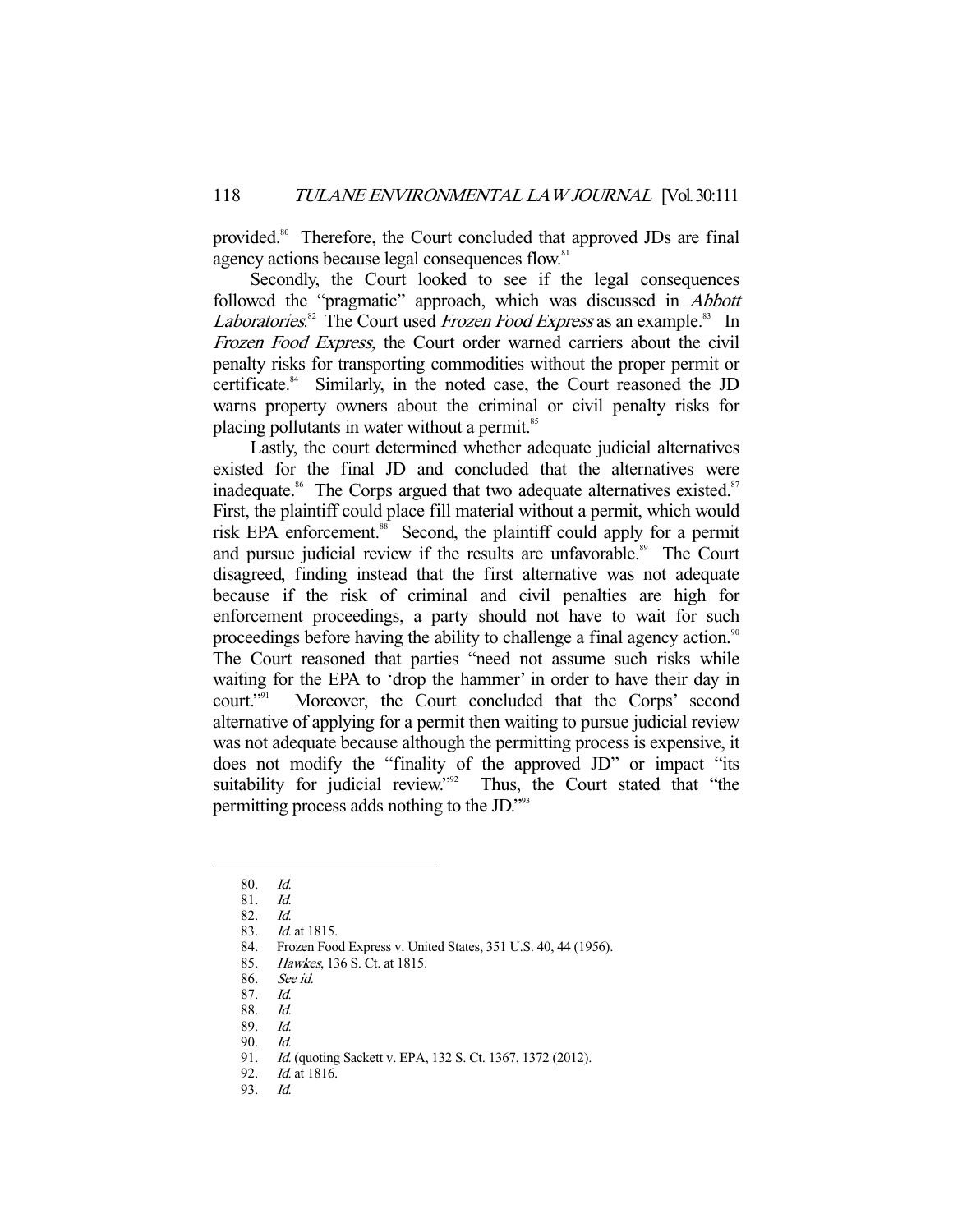In Justice Anthony Kennedy's concurrence, he noted that the Clean Water Act's "ominous reach" would be unchecked if the Court did not rely on the Memorandum of Agreement between the Corps and the  $EPA.<sup>94</sup>$  Thus, he rejected the Corps' argument that JDs lack a "binding" effect" and thus the Agency can revoke or amend based on the Agency's discretion.<sup>95</sup> In Justice Ginsburg's partial concurrence and concurrence in judgment, she did not agree with the Court's use of the Memorandum of Agreement between the Corps and EPA as a basis for the Court's reasoning.<sup>96</sup> Justice Ginsburg explained that the Court's briefing about the memorandum was "scant."<sup>97</sup> Moreover, she argued that the Court's reading of the Memorandum differed from the government's stance.<sup>98</sup> However, Justice Ginsburg agreed with the majority's opinion that the JD was final because it was "'definitive,' not 'informal' or 'tentative,'... and [had] 'an immediate and practical impact.'"<sup>99</sup> In Justice Elena Kagan's concurrence, she disagreed with Justice Ruth Ginsburg's statement Justice Kagan determined that the Memorandum was "central to the disposition of this case."<sup>101</sup> She agreed with the Court's assessment of the Memorandum, and thus, contended that the "safe harbor" that was created was "a 'direct and appreciable legal consequence<sup>[]</sup>' satisfying the second prong of *Bennett*."<sup>102</sup>

#### IV. ANALYSIS

 The Supreme Court's decision is sound, but it is inconsistent with the Fifth Circuit's decision regarding this issue. Prior to the Court's ruling, there was a circuit split between the Fifth Circuit and the Eighth Circuit.<sup>103</sup> The circuit courts' decisions turned on the second prong of the Bennett finality test. The Fifth Circuit held that a JD was not a final agency action and was not judicially reviewable under the APA.<sup>104</sup> In Belle, after applying the *Bennett* factors, the Fifth Circuit concluded that

- 100. Id. (Kagan, J., concurring).
- 101. Id.

<sup>94.</sup> *Id.* at 1817 (Kennedy, J., concurring).

 <sup>95.</sup> Id.

<sup>96.</sup> *Id.* at 1817 (Ginsburg, J., concurring in part and concurring in the judgment).

 <sup>97.</sup> Id.

 <sup>98.</sup> Id.

<sup>99.</sup> Id. at 1817-18 (quoting Abbott Laboratories v. Gardner, 387 U.S. 136, 151 (1967)); Frozen Food Express v. United States, 351 U.S. 40, 44 (1956)).

<sup>102.</sup> Id. (quoting Bennett v. Spear, 520 U.S. 154, 178 (1997)).

 <sup>103.</sup> See Belle Co. v. U.S. Army Corps of Eng'rs, 761 F.3d 383, 386 (5th Cir. 2014);

Hawkes Co. v. U.S. Army Corps of Eng'rs, 782 F.3d 994, 1002 (8th Cir. 2015).

 <sup>104.</sup> See Belle, 761 F.3d at 386.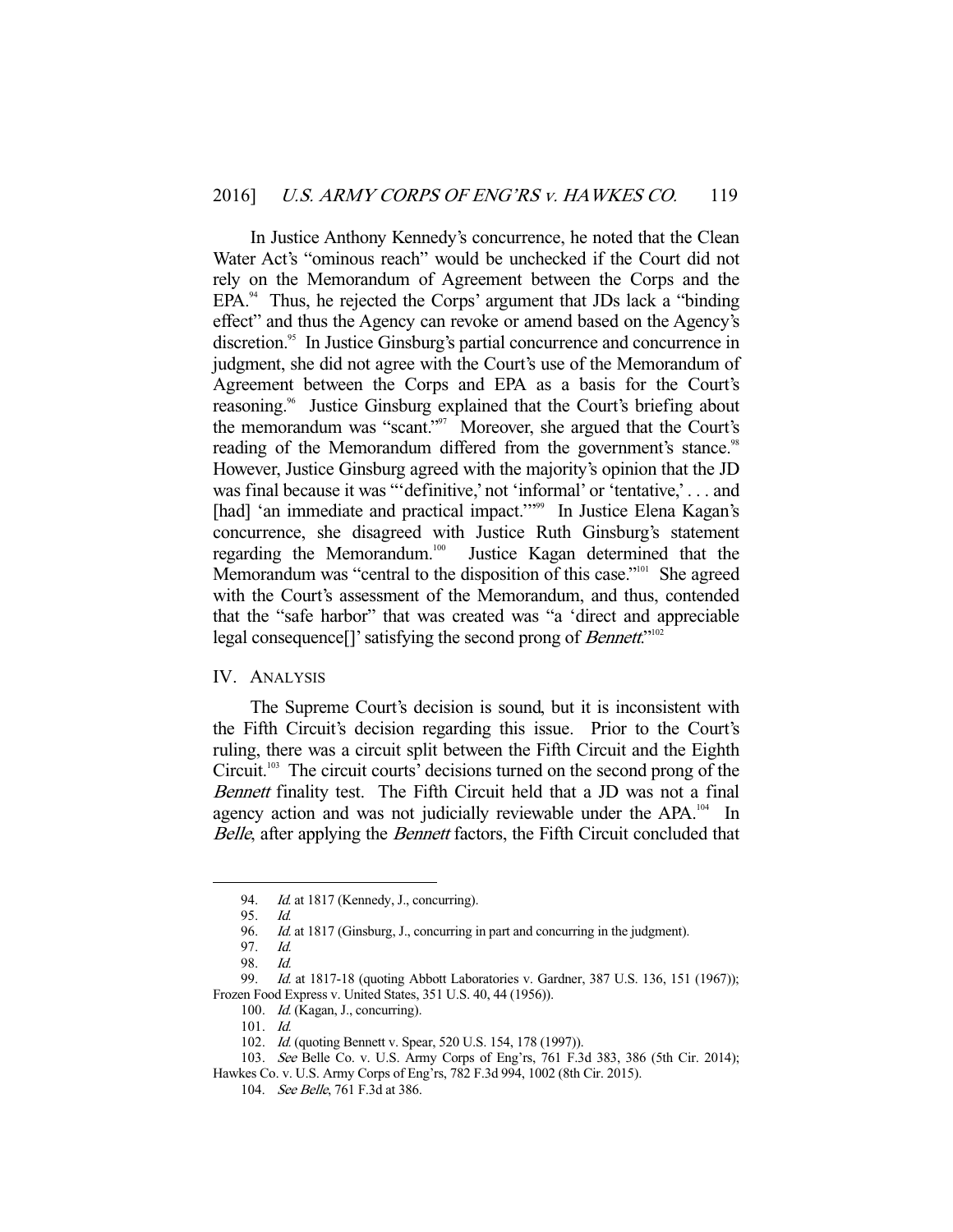a JD did not meet the second prong.<sup>105</sup> The court reasoned that a JD did not impose legal obligations because it did not order the plaintiff "to do or refrain from doing anything to its property."<sup>106</sup> In addition, the court concluded that a JD was not a penalty scheme because it did not impose penalties on the plaintiff.<sup>107</sup>

 The Eighth Circuit held that a JD was a final agency action and judicially reviewable under the APA.<sup>108</sup> The court found that the JD met the second Bennett factor because a JD would force a party to either acquire high costs for pursuing the permit or risk penalties.<sup>109</sup> Though the Supreme Court agreed with the Eighth Circuit's holding, finding that the second Bennett factor was met, the Court focused its reasoning on the Memorandum of Agreement between the Corps and EPA,<sup>110</sup> which was not mentioned by the circuit court. The Court determined that the memorandum would bind the government and thus be representative of the government's position in future federal litigation or action that is related to the final determination.<sup>111</sup> Therefore, legal consequence flowed because for negative JDs, this created a five year "safe harbor" from civil enforcement proceedings pursuant to the Clean Water Act.<sup>112</sup>

 The Corps contended that this memorandum only applies to special circumstance JDs instead of normal cases like the present one.<sup>113</sup> Conversely, the Court determined that the memorandum applies to "all final determinations."114 However, in order to meet the second prong of the Bennett test, which dealt with the flow of legal consequences or whether "rights or obligations have been determined," the Court relied on the memorandum, but this may not have been necessary because the Court could have reached that decision without the memorandum.<sup>115</sup> Justice Ginsburg's part concurrence and concurrence in judgment is most persuasive. Although Justice Ginsburg opposed the Court's reliance on the memorandum, she still agreed with the Court's decision that the JD was final because the JD was "'definitive,' not 'informal' or

- 112. Id.
- 113. *Id.* at 1814 n.3.

 <sup>105.</sup> Id. at 390-94.

 <sup>106.</sup> Id. at 391.

 <sup>107.</sup> Id. at 392.

 <sup>108.</sup> Hawkes, 782 F.3d at 1002.

 <sup>109.</sup> Id. at 1000.

 <sup>110.</sup> U.S. Army Corps of Eng'rs v. Hawkes Co., Inc., 136 S. Ct. 1807, 1814 (2016).

 <sup>111.</sup> Id.

<sup>114.</sup> *Id.* (quoting PAGE & HANMER, *supra* note 16, at § VI).

<sup>115.</sup> See id. at 1817 (Ginsburg, J., concurring in part and concurring in the judgment).